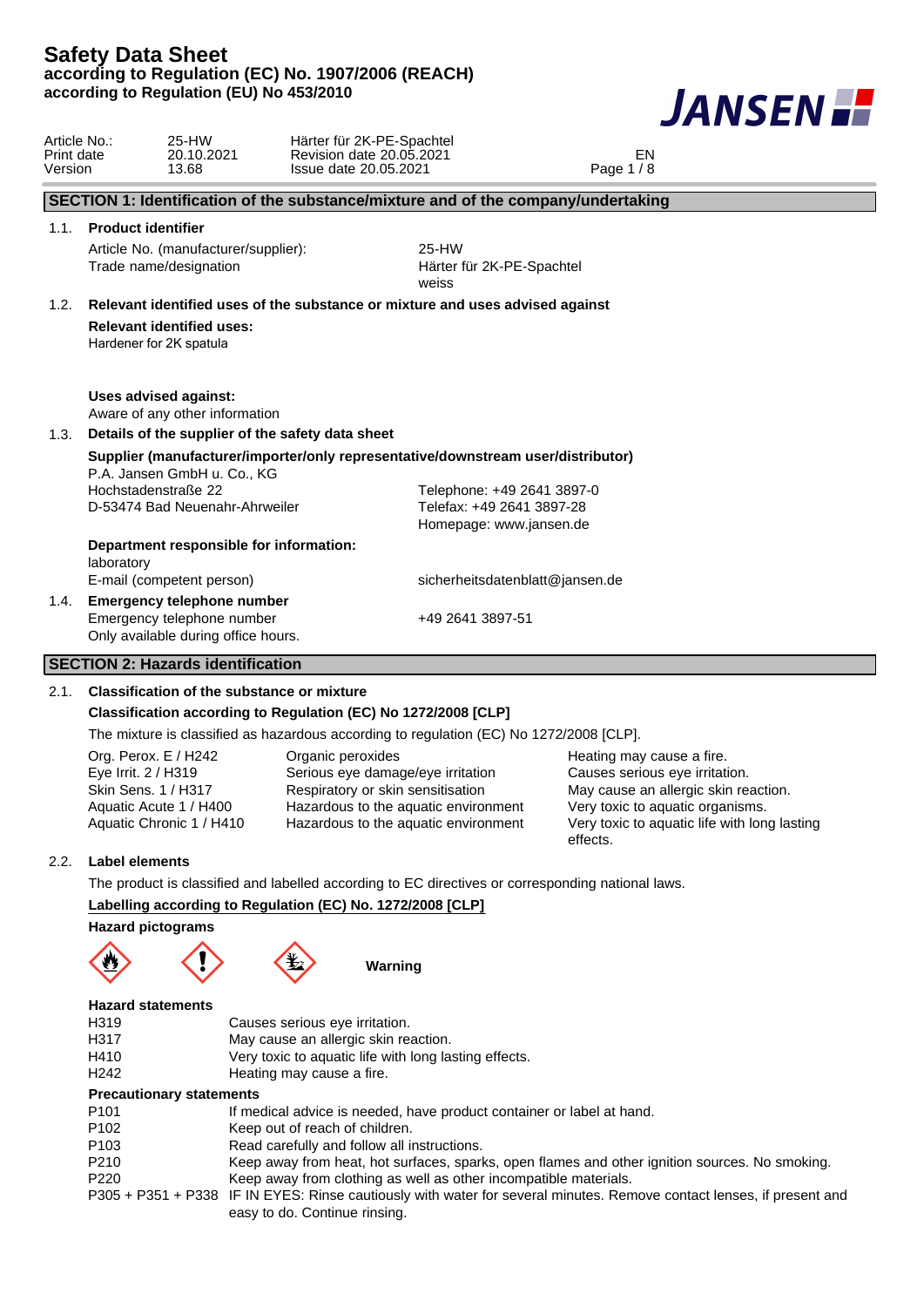

| Article No.:<br>Print date<br>Version |                                           | 25-HW<br>20.10.2021<br>13.68                                                         | Härter für 2K-PE-Spachtel<br>Revision date 20.05.2021<br>Issue date 20.05.2021                                                                             | EN<br>Page $2/8$ |           |  |  |  |
|---------------------------------------|-------------------------------------------|--------------------------------------------------------------------------------------|------------------------------------------------------------------------------------------------------------------------------------------------------------|------------------|-----------|--|--|--|
|                                       | P410<br>P <sub>501</sub><br>$P411 + P235$ |                                                                                      | Protect from sunlight.<br>Dispose of contents/container to industrial incineration plant.<br>Store at temperatures not exceeding 25 °C / 77 °F. Keep cold. |                  |           |  |  |  |
|                                       |                                           | Hazard components for labelling                                                      | dibenzoyl peroxide                                                                                                                                         |                  |           |  |  |  |
|                                       |                                           |                                                                                      | Supplemental hazard information<br>No data available                                                                                                       |                  |           |  |  |  |
| 2.3.                                  | <b>Other hazards</b>                      | No information available.                                                            |                                                                                                                                                            |                  |           |  |  |  |
|                                       |                                           |                                                                                      | <b>SECTION 3: Composition / information on ingredients</b>                                                                                                 |                  |           |  |  |  |
| 3.2.                                  | <b>Mixtures</b>                           |                                                                                      |                                                                                                                                                            |                  |           |  |  |  |
|                                       |                                           | Hardener based on dibenzoyl peroxide<br><b>Description</b>                           |                                                                                                                                                            |                  |           |  |  |  |
|                                       |                                           | Classification according to Regulation (EC) No 1272/2008 [CLP]                       |                                                                                                                                                            |                  |           |  |  |  |
|                                       | EC No.<br><b>CAS No.</b><br>Index No.     |                                                                                      | <b>REACH No.</b><br><b>Designation</b><br>classification: // Remark                                                                                        |                  | weight-%  |  |  |  |
|                                       | 202-327-6<br>$94-36-0$<br>617-008-00-0    |                                                                                      | 01-2119511472-50<br>dibenzoyl peroxide<br>Eye Irrit. 2 H319 / Skin Sens. 1 H317 / Aquatic Acute 1 H400 / Aquatic<br>Chronic 1 H410 / Org. Perox. B H241    |                  | $50 - 70$ |  |  |  |
|                                       | 203-473-3<br>$107 - 21 - 1$               | 01-2119456816-28<br>ethanediol<br>Acute Tox. 4 H302 / STOT RE 2 H373<br>603-027-00-1 |                                                                                                                                                            |                  | $5 - 7$   |  |  |  |
|                                       |                                           | <b>Additional information</b>                                                        | East to at the contraction of the contract of A.A.                                                                                                         |                  |           |  |  |  |

Full text of classification: see section 16

## **SECTION 4: First aid measures**

#### 4.1. **Description of first aid measures**

#### **General information**

In all cases of doubt, or when symptoms persist, seek medical advice. In case of unconsciousness give nothing by mouth, place in recovery position and seek medical advice.

#### **In case of inhalation**

Remove casualty to fresh air and keep warm and at rest. In case of irregular breathing or respiratory arrest provide artificial respiration.

#### **Following skin contact**

Take off immediately all contaminated clothing. After contact with skin, wash immediately with plenty of water and soap. Do not use solvents or thinners.

#### **After eye contact**

Rinse cautiously with water for several minutes. Remove contact lenses, if present and easy to do. Continue rinsing. Seek medical advice immediately.

#### **Following ingestion**

If swallowed, rinse mouth with water (only if the person is conscious). Seek medical advice immediately. Keep victim calm. Do NOT induce vomiting.

## 4.2. **Most important symptoms and effects, both acute and delayed**

In all cases of doubt, or when symptoms persist, seek medical advice.

#### 4.3. **Indication of any immediate medical attention and special treatment needed** First Aid, decontamination, treatment of symptoms.

## **SECTION 5: Firefighting measures**

## 5.1. **Extinguishing media**

**Suitable extinguishing media**

alcohol resistant foam, carbon dioxide, Powder, spray mist, (water)

### **Unsuitable extinguishing media**

strong water jet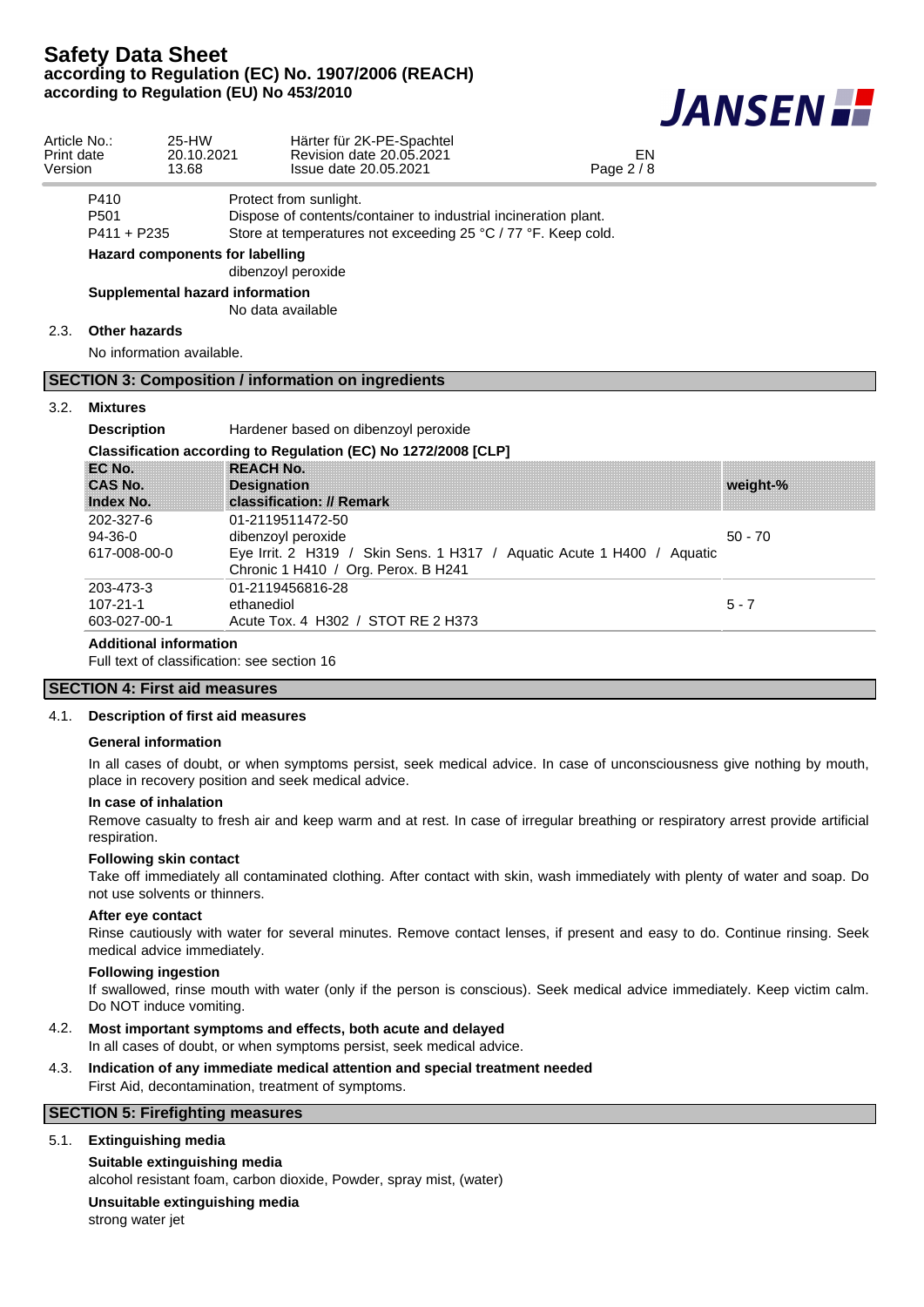

| Article No.: | 25-HW      | Härter für 2K-PE-Spachtel |            |
|--------------|------------|---------------------------|------------|
| Print date   | 20.10.2021 | Revision date 20.05.2021  | EN         |
| Version      | 13.68      | Issue date 20.05.2021     | Page $3/8$ |

#### 5.2. **Special hazards arising from the substance or mixture**

Dense black smoke occurs during fire. Inhaling hazardous decomposing products can cause serious health damage.

## 5.3. **Advice for firefighters**

Provide a conveniently located respiratory protective device. Do not allow water used to extinguish fire to enter drains, ground or waterways. Cool closed containers that are near the source of the fire.

## **SECTION 6: Accidental release measures**

#### 6.1. **Personal precautions, protective equipment and emergency procedures**

Keep away from sources of ignition. Ventilate affected area. Do not breathe vapours.

#### 6.2. **Environmental precautions**

Do not allow to enter into surface water or drains. If the product contaminates lakes, rivers or sewages, inform competent authorities in accordance with local regulations.

#### 6.3. **Methods and material for containment and cleaning up**

Isolate leaked material using non-flammable absorption agent (e.g. sand, earth, vermiculit, diatomaceous earth) and collect it for disposal in appropriate containers in accordance with the local regulations (see section 13). Clean using cleansing agents. Do not use solvents.

#### 6.4. **Reference to other sections**

Observe protective provisions (see section 7 and 8).

## **SECTION 7: Handling and storage**

### 7.1. **Precautions for safe handling**

### **Advices on safe handling**

Avoid formation of flammable and explosive vapour concentrations in the air and exceeding the exposure limit values. Only use the material in places where open light, fire and other flammable sources can be kept away. Electrical equipment must be protected meeting the accepted standard. Product may become electrostatically charged. Provide earthing of containers, equipment, pumps and ventilation facilities. Anti-static clothing including shoes are recommended. Floors must be electrically conductive. Keep away from heat sources, sparks and open flames. Use only spark proof tools. Avoid contact with skin, eyes and clothes. Do not inhale dusts, particulates and spray mist when using this preparation. Avoid respiration of swarf. When using do not eat, drink or smoke. Personal protection equipment: refer to section 8. Do not empty containers with pressure no pressure vessel! Always keep in containers that correspond to the material of the original container. Follow the legal protection and safety regulations.

#### **Further information**

Vapours are heavier than air. Vapours form explosive mixtures with air.

### 7.2. **Conditions for safe storage, including any incompatibilities**

## **Requirements for storage rooms and vessels**

Storage in accordance with the Ordinance on Industrial Safety and Health (BetrSiVO). Keep container tightly closed. Do not empty containers with pressure - no pressure vessel! Smoking is forbidden. Access only for authorised persons. Store carefully closed containers upright to prevent any leaks. Soils have to conform to the "Guidelines for avoidance of ignition hazards due to electrostatic charges (TRGS 727)".

#### **Hints on joint storage**

Keep away from strongly acidic and alkaline materials as well as oxidizers.

### **Further information on storage conditions**

Take care of instructions on label. Store in a well-ventilated and dry room at temperatures between 5 °C and 30 °C. Protect from heat and direct sunlight. Keep container tightly closed. Remove all sources of ignition. Smoking is forbidden. Access only for authorised persons. Store carefully closed containers upright to prevent any leaks.

### 7.3. **Specific end use(s)**

Observe technical data sheet. Observe instructions for use.

#### **SECTION 8: Exposure controls/personal protection**

### 8.1. **Control parameters**

## **Occupational exposure limit values**

dibenzoyl peroxide Index No. 617-008-00-0 / EC No. 202-327-6 / CAS No. 94-36-0 WEL, TWA: 5 mg/m3 ethanediol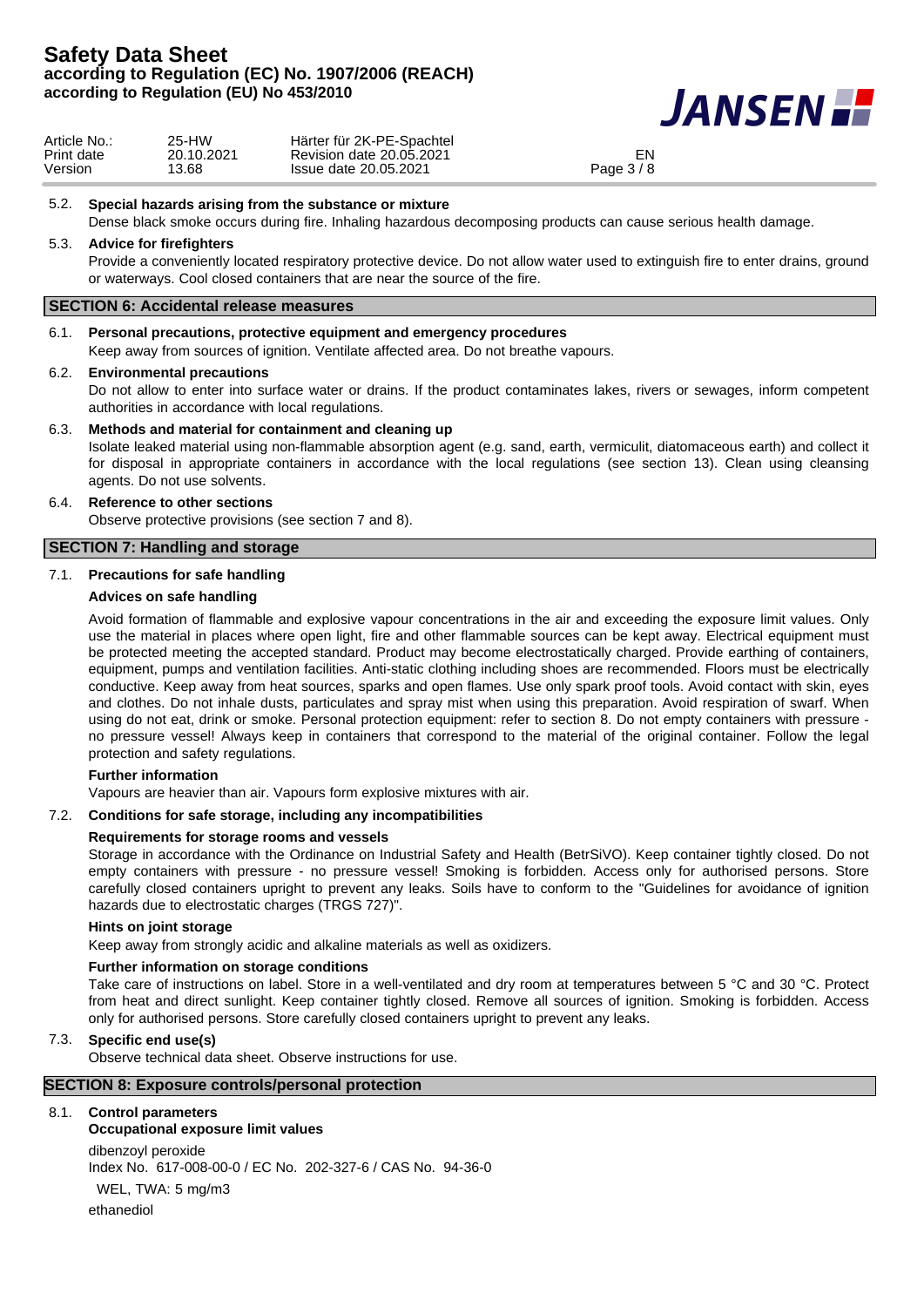

Index No. 603-027-00-1 / EC No. 203-473-3 / CAS No. 107-21-1

WEL, TWA: 52 mg/m3; 20 ppm WEL, STEL: 104 mg/m3; 40 ppm Remark: (vapour, may be absorbed through the skin) WEL, TWA: 10 mg/m3

Remark: (may be absorbed through the skin)

## **Additional information**

Stated values are taken from the then applicable German TRGS 900 or the German VCI table for exposure limit values. TWA (EC): occupational exposure limit value

STEL (EC): short-term occupational exposure limit value

### 8.2. **Exposure controls**

Provide good ventilation. This can be achieved with local or room suction. If this should not be sufficient to keep aerosol and solvent vapour concentration below the exposure limit values, a suitable respiratory protection must be used.

## **Personal protection equipment**

### **Respiratory protection**

If concentration of solvents is beyond the occupational exposure limit values, approved and suitable respiratory protection must be used. Use only respiratory protection equipment with CE-symbol including four digit test number.Observe the weartime limits as specified by the manufacturer.Recommended respiratory protection articles: Inadequately ventilated workplaces and spraying procedures are necessary. Fresh air mask or short-time work combination filter A2-P2 are recommended.

### **Hand protection**

For prolonged or repeated handling the following glove material must be used: NBR (Nitrile rubber)

Thickness of the glove material > 0,4 mm ; Breakthrough time: > 480 min.

Observe the instructions and details for use, storage, maintenance and replacement provided by the protective glove manufacturer. Penetration time of glove material depending on intensity and duration of exposure to skin. Recommended glove articles EN ISO 374

Barrier creams can help protecting exposed skin areas. In no case should they be used after contact.

## **Eye/face protection**

Wear closely fitting protective glasses in case of splashes.

### **Body protection**

Wear antistatic clothing of natural fibers (cotton) or heat resistant synthetic fibers.

### **Protective measures**

After contact clean skin thoroughly with water and soap or use appropriate cleanser.

### **Environmental exposure controls**

Do not allow to enter into surface water or drains. See section 7. No additional measures necessary.

## **SECTION 9: Physical and chemical properties**

### 9.1. **Information on basic physical and chemical properties**

| Appearance:                                   |                   |
|-----------------------------------------------|-------------------|
| <b>Physical state:</b>                        | Liguid            |
| Colour:                                       | white             |
| Odour:                                        | characteristic    |
| <b>Odour threshold:</b>                       | No data available |
| pH at 20 $°C$ :                               | No data available |
| <b>Melting point/freezing point:</b>          | No data available |
| Initial boiling point and boiling range:      | 100 $^{\circ}$ C  |
| Flash point:                                  | No data available |
| <b>Evaporation rate:</b>                      | No data available |
| flammability                                  |                   |
| <b>Burning time:</b>                          | No data available |
| Upper/lower flammability or explosive limits: |                   |
| Lower explosion limit:                        | not determined    |
| <b>Upper explosion limit:</b>                 | not determined    |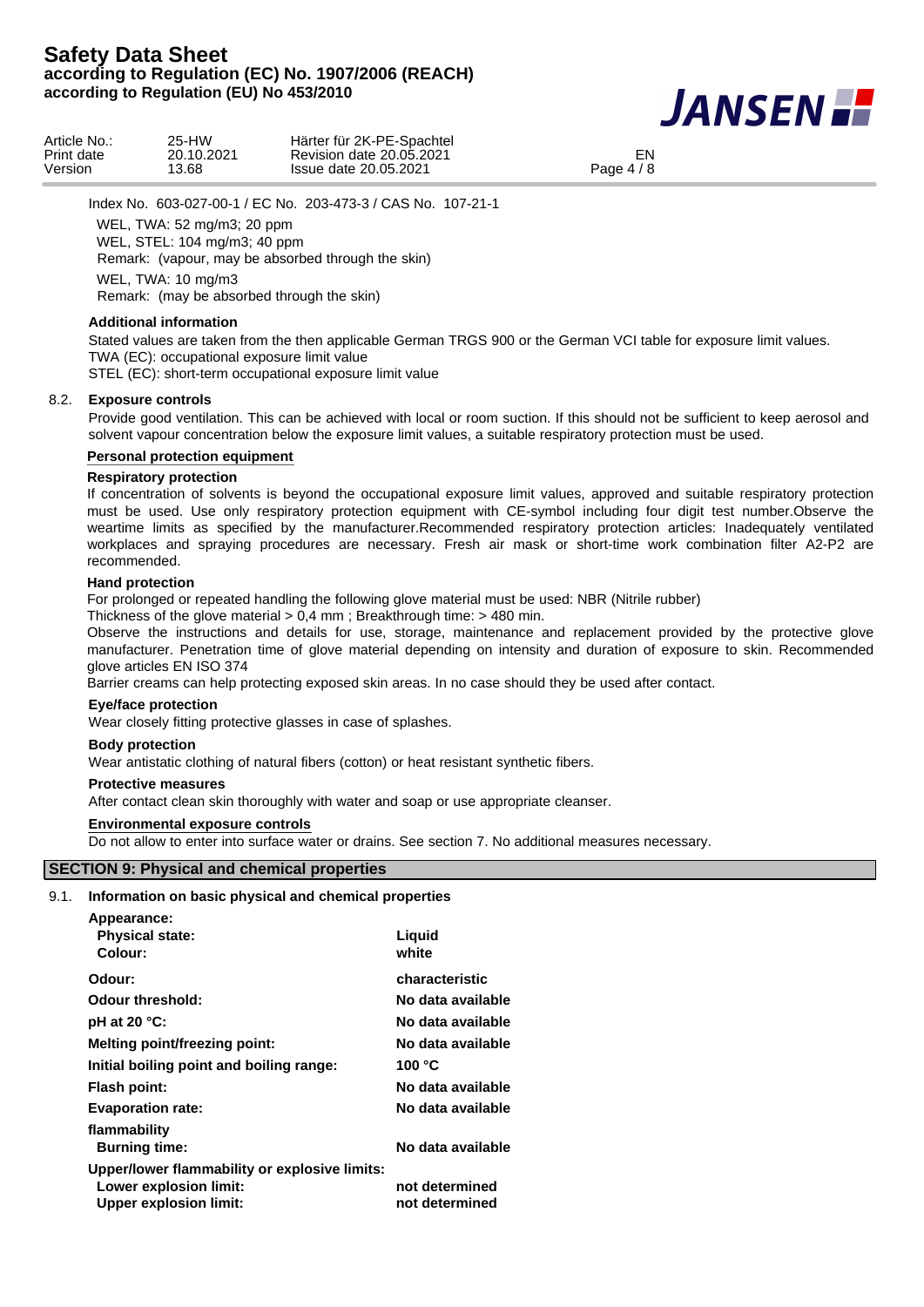

|                                       |                                                                                                                                                  |                       |                                                                           | 17 V S G J V                                                                                                                |
|---------------------------------------|--------------------------------------------------------------------------------------------------------------------------------------------------|-----------------------|---------------------------------------------------------------------------|-----------------------------------------------------------------------------------------------------------------------------|
| Article No.:<br>Print date<br>Version | 25-HW<br>20.10.2021<br>13.68                                                                                                                     | Issue date 20.05.2021 | Härter für 2K-PE-Spachtel<br>Revision date 20.05.2021                     | EN<br>Page 5 / 8                                                                                                            |
|                                       | Vapour pressure at 20 °C:                                                                                                                        |                       | No data available                                                         |                                                                                                                             |
|                                       | Vapour density:                                                                                                                                  |                       | No data available                                                         |                                                                                                                             |
|                                       | <b>Relative density:</b>                                                                                                                         |                       |                                                                           |                                                                                                                             |
|                                       | Density at 20 °C:                                                                                                                                |                       | 1,20 $g/cm^3$<br>Method: DIN 53217                                        |                                                                                                                             |
|                                       | Solubility(ies):<br>Water solubility at 20 °C:                                                                                                   |                       | partially soluble                                                         |                                                                                                                             |
|                                       | Partition coefficient: n-octanol/water:                                                                                                          |                       | see section 12                                                            |                                                                                                                             |
|                                       | Auto-ignition temperature:                                                                                                                       |                       | 555 °C                                                                    |                                                                                                                             |
|                                       | <b>Decomposition temperature:</b>                                                                                                                |                       | No data available                                                         |                                                                                                                             |
|                                       | Viscosity at 2 °C:                                                                                                                               |                       | 10000 mPa*s                                                               |                                                                                                                             |
|                                       | Kinematic viscosity at 20 °C::                                                                                                                   |                       | $> 20,5$ mm $2/s$                                                         |                                                                                                                             |
|                                       | <b>Explosive properties:</b>                                                                                                                     |                       | No data available                                                         |                                                                                                                             |
|                                       | <b>Oxidising properties:</b>                                                                                                                     |                       | No data available                                                         |                                                                                                                             |
| 9.2.                                  | <b>Other information</b>                                                                                                                         |                       |                                                                           |                                                                                                                             |
|                                       | Solid content:                                                                                                                                   |                       | 84 weight-%                                                               |                                                                                                                             |
|                                       | solvent content:                                                                                                                                 |                       |                                                                           |                                                                                                                             |
|                                       | <b>Organic solvents:</b>                                                                                                                         |                       | 6 weight-%                                                                |                                                                                                                             |
|                                       | Water:                                                                                                                                           |                       | 10 weight-%                                                               |                                                                                                                             |
|                                       | <b>SECTION 10: Stability and reactivity</b>                                                                                                      |                       |                                                                           |                                                                                                                             |
|                                       | 10.1. Reactivity<br>No information available.                                                                                                    |                       |                                                                           |                                                                                                                             |
|                                       | 10.2. Chemical stability                                                                                                                         |                       |                                                                           |                                                                                                                             |
|                                       | section 7.                                                                                                                                       |                       |                                                                           | Stable when applying the recommended regulations for storage and handling. Further information on correct storage: refer to |
|                                       | 10.3. Possibility of hazardous reactions<br>Keep away from strong acids, strong bases and strong oxidizing agents to avoid exothermic reactions. |                       |                                                                           |                                                                                                                             |
|                                       | 10.4. Conditions to avoid<br>Hazardous decomposition byproducts may form with exposure to high temperatures.                                     |                       |                                                                           |                                                                                                                             |
|                                       | 10.5. Incompatible materials<br>not applicable                                                                                                   |                       |                                                                           |                                                                                                                             |
|                                       | 10.6. Hazardous decomposition products                                                                                                           |                       |                                                                           |                                                                                                                             |
|                                       | smoke, nitrogen oxides.                                                                                                                          |                       |                                                                           | Hazardous decomposition byproducts may form with exposure to high temperatures, e.g.: carbon dioxide, carbon monoxide,      |
|                                       | <b>SECTION 11: Toxicological information</b>                                                                                                     |                       |                                                                           |                                                                                                                             |
|                                       | Classification according to Regulation (EC) No 1272/2008 [CLP]<br>No data on preparation itself available.                                       |                       |                                                                           |                                                                                                                             |
|                                       | 11.1. Information on toxicological effects                                                                                                       |                       |                                                                           |                                                                                                                             |
|                                       | <b>Acute toxicity</b>                                                                                                                            |                       |                                                                           |                                                                                                                             |
|                                       | Based on available data, the classification criteria are not met.                                                                                |                       |                                                                           |                                                                                                                             |
|                                       | Skin corrosion/irritation; Serious eye damage/eye irritation                                                                                     |                       |                                                                           |                                                                                                                             |
|                                       | Causes serious eye irritation.                                                                                                                   |                       |                                                                           |                                                                                                                             |
|                                       | Respiratory or skin sensitisation                                                                                                                |                       |                                                                           |                                                                                                                             |
|                                       | May cause an allergic skin reaction.                                                                                                             |                       |                                                                           |                                                                                                                             |
|                                       |                                                                                                                                                  |                       | CMR effects (carcinogenicity, mutagenicity and toxicity for reproduction) |                                                                                                                             |
|                                       | Based on available data, the classification criteria are not met.                                                                                |                       |                                                                           |                                                                                                                             |
|                                       | STOT-single exposure; STOT-repeated exposure                                                                                                     |                       |                                                                           |                                                                                                                             |
|                                       | Based on available data, the classification criteria are not met.                                                                                |                       |                                                                           |                                                                                                                             |
|                                       |                                                                                                                                                  |                       |                                                                           |                                                                                                                             |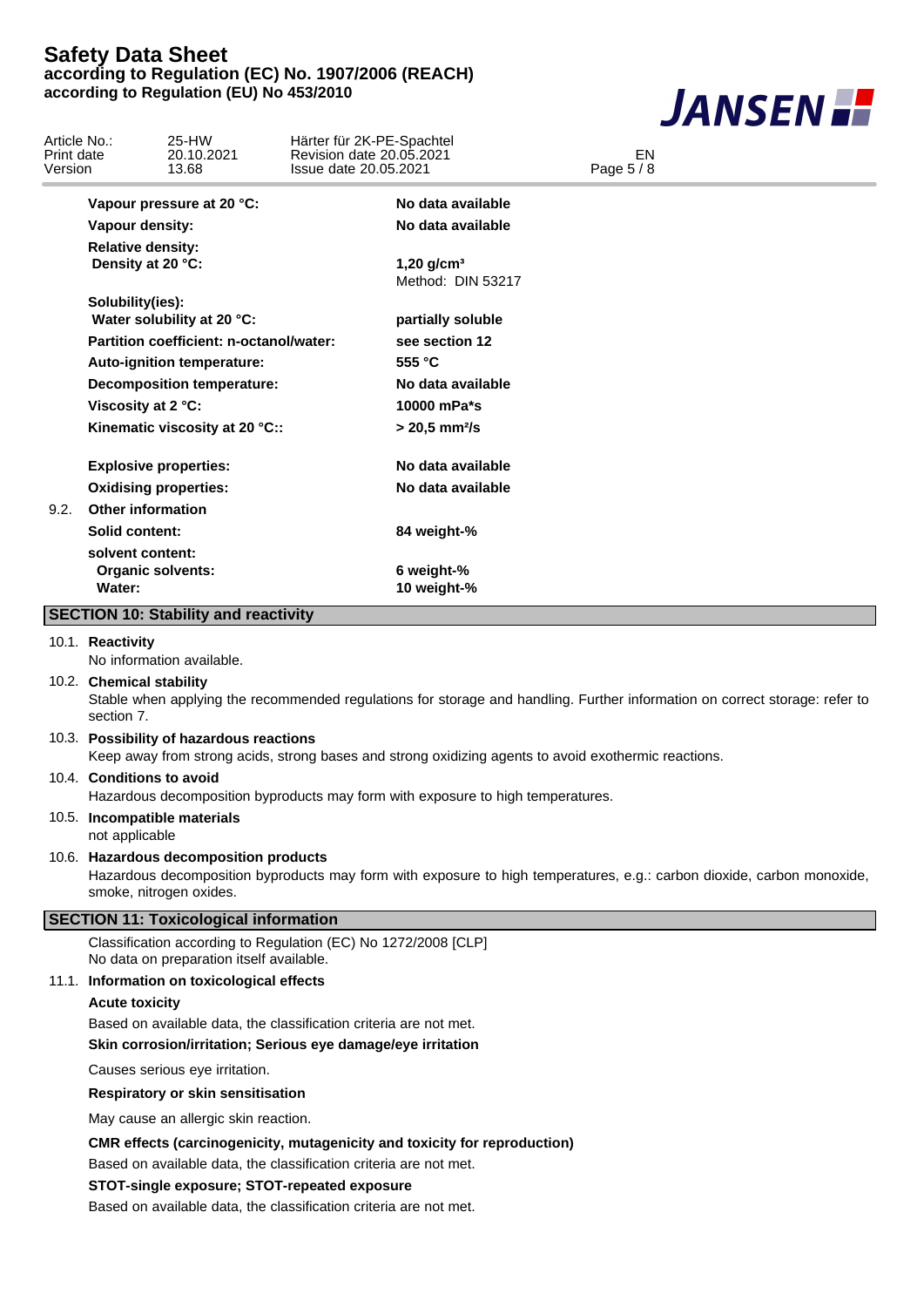

| Article No.: | 25-HW      | Härter für 2K-PE-Spachtel |            |
|--------------|------------|---------------------------|------------|
| Print date   | 20.10.2021 | Revision date 20.05.2021  | EN         |
| Version      | 13.68      | Issue date 20.05.2021     | Page 6 / 8 |

## **Aspiration hazard**

Based on available data, the classification criteria are not met.

## **Practical experience/human evidence**

Inhaling of solvent components above the MWC-value can lead to health damage, e.g. irritation of the mucous membrane and respiratory organs, as well as damage to the liver, kidneys and the central nerve system. Indications for this are: headache, dizziness, fatigue, amyosthenia, drowsiness, in serious cases: unconsciousness. Solvents may cause some of the aforementioned effects through skin resorption. Repeated or prolonged contact with the preparation may cause removal of natural fat from the skin resulting in non-allergic contact dermatitis and/or absorption through skin. Splashing may cause eye irritation and reversible damage.

## **Overall Assessment on CMR properties**

The ingredients in this mixture do not meet the criteria for classification as CMR category 1A or 1B according to CLP.

### **Remark**

There is no information available on the preparation itself .

## **SECTION 12: Ecological information**

Classification according to Regulation (EC) No 1272/2008 [CLP] There is no information available on the preparation itself . Do not allow to enter into surface water or drains.

### 12.1. **Toxicity**

Very toxic to aquatic organisms.

### **Long-term Ecotoxicity**

Very toxic to aquatic life with long lasting effects.

## 12.2. **Persistence and degradability**

Toxicological data are not available.

12.3. **Bioaccumulative potential**

Toxicological data are not available.

12.4. **Mobility in soil**

Toxicological data are not available.

# 12.5. **Results of PBT and vPvB assessment**

The substances in the mixture do not meet the PBT/vPvB criteria according to REACH, annex XIII.

### 12.6. **Other adverse effects**

No information available.

### **SECTION 13: Disposal considerations**

### 13.1. **Waste treatment methods**

### **Appropriate disposal / Product**

## **Recommendation**

Do not allow to enter into surface water or drains. This material and its container must be disposed of in a safe way. Waste disposal according to directive 2008/98/EC, covering waste and dangerous waste.

## **List of proposed waste codes/waste designations in accordance with EWC**

080111\* Waste paint and varnish containing organic solvents or other dangerous substances \*Hazardous waste according to Directive 2008/98/EC (waste framework directive).

#### **Appropriate disposal / Package**

#### **Recommendation**

Non-contaminated packages may be recycled. Vessels not properly emptied are special waste.

### **SECTION 14: Transport information**

## 14.1. **UN number**

### 14.2. **UN proper shipping name**

Land transport (ADR/RID): Cand transport (ADR/RID): Air transport (ICAO-TI / IATA-DGR): Organic peroxide type E, solid

UN 3108

Sea transport (IMDG): ORGANIC PEROXIDE TYPE E, SOLID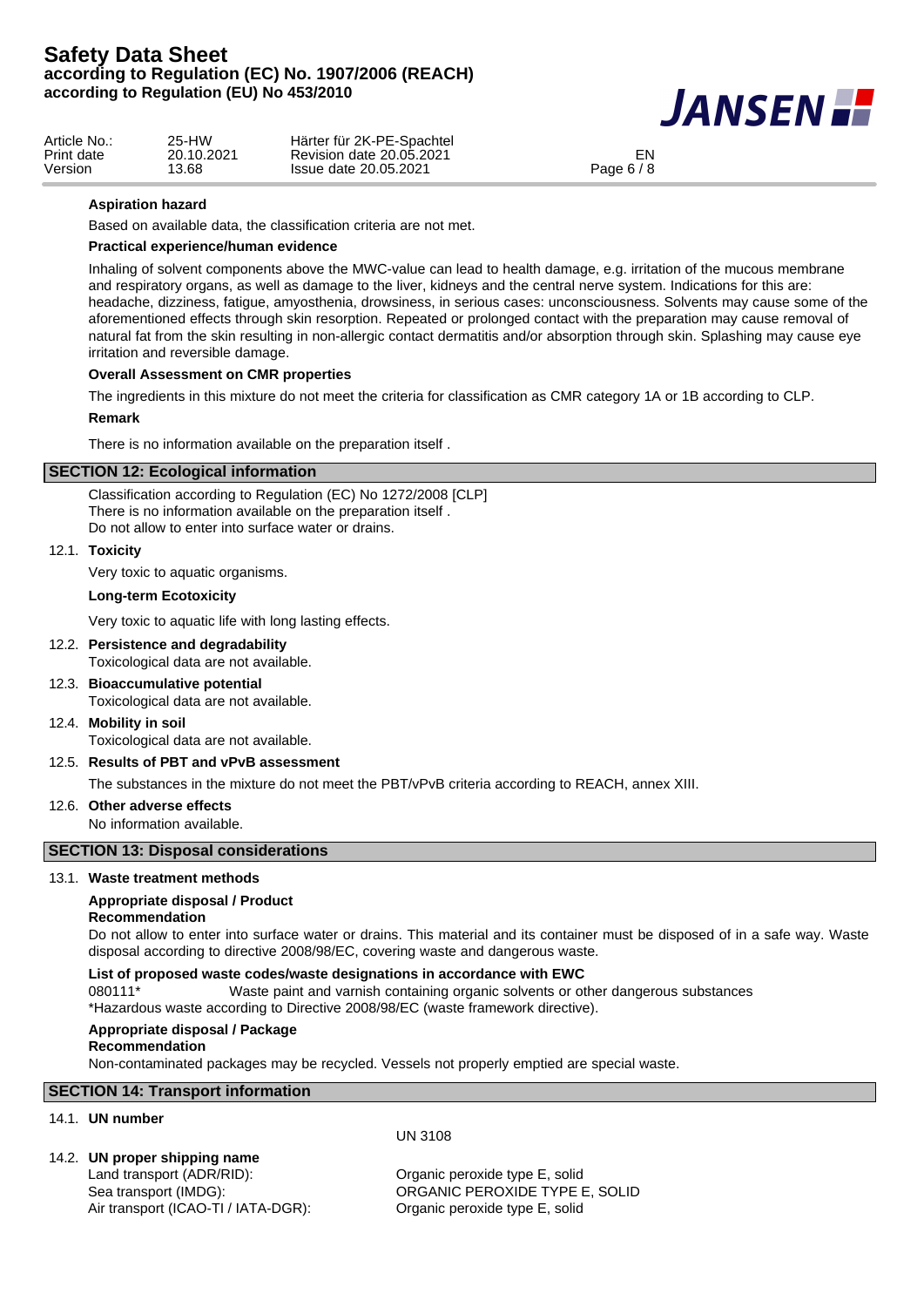

| Article No.:<br>Print date<br>Version |                                                                                                                                     | 25-HW<br>20.10.2021<br>13.68                                                                                                                                                                                                                                                                                                                                           | Härter für 2K-PE-Spachtel<br>Revision date 20.05.2021<br>Issue date 20.05.2021 |                                        | EN<br>Page 7 / 8                                                                                                                                                                                                                            |  |  |  |
|---------------------------------------|-------------------------------------------------------------------------------------------------------------------------------------|------------------------------------------------------------------------------------------------------------------------------------------------------------------------------------------------------------------------------------------------------------------------------------------------------------------------------------------------------------------------|--------------------------------------------------------------------------------|----------------------------------------|---------------------------------------------------------------------------------------------------------------------------------------------------------------------------------------------------------------------------------------------|--|--|--|
|                                       |                                                                                                                                     | 14.3. Transport hazard class(es)                                                                                                                                                                                                                                                                                                                                       | 5.2                                                                            |                                        |                                                                                                                                                                                                                                             |  |  |  |
|                                       | 14.4. Packing group<br>Land transport (ADR/RID):<br>Sea transport (IMDG):<br>Air transport (ICAO-TI / IATA-DGR):                    |                                                                                                                                                                                                                                                                                                                                                                        | Ш                                                                              | No data available<br>No data available |                                                                                                                                                                                                                                             |  |  |  |
|                                       |                                                                                                                                     | 14.5. Environmental hazards<br>Land transport (ADR/RID)                                                                                                                                                                                                                                                                                                                |                                                                                | <b>UMWELTGEFÄHRDEND</b>                |                                                                                                                                                                                                                                             |  |  |  |
|                                       | Marine pollutant                                                                                                                    |                                                                                                                                                                                                                                                                                                                                                                        |                                                                                | p / Dibenzoylperoxid                   |                                                                                                                                                                                                                                             |  |  |  |
|                                       |                                                                                                                                     | 14.6. Special precautions for user<br>case of an accident or leakage.<br>Advices on safe handling: see parts 6 - 8                                                                                                                                                                                                                                                     |                                                                                |                                        | Transport always in closed, upright and safe containers. Make sure that persons transporting the product know what to do in                                                                                                                 |  |  |  |
|                                       |                                                                                                                                     | <b>Further information</b>                                                                                                                                                                                                                                                                                                                                             |                                                                                |                                        |                                                                                                                                                                                                                                             |  |  |  |
|                                       |                                                                                                                                     | Land transport (ADR/RID)<br>tunnel restriction code                                                                                                                                                                                                                                                                                                                    | D                                                                              |                                        |                                                                                                                                                                                                                                             |  |  |  |
|                                       | EmS-No.                                                                                                                             | Sea transport (IMDG)                                                                                                                                                                                                                                                                                                                                                   | $F-J, S-R$                                                                     |                                        |                                                                                                                                                                                                                                             |  |  |  |
|                                       |                                                                                                                                     |                                                                                                                                                                                                                                                                                                                                                                        | 14.7. Transport in bulk according to Annex II of Marpol and the IBC Code       |                                        |                                                                                                                                                                                                                                             |  |  |  |
|                                       | not applicable                                                                                                                      |                                                                                                                                                                                                                                                                                                                                                                        |                                                                                |                                        |                                                                                                                                                                                                                                             |  |  |  |
|                                       |                                                                                                                                     | <b>SECTION 15: Regulatory information</b>                                                                                                                                                                                                                                                                                                                              |                                                                                |                                        |                                                                                                                                                                                                                                             |  |  |  |
|                                       |                                                                                                                                     |                                                                                                                                                                                                                                                                                                                                                                        |                                                                                |                                        |                                                                                                                                                                                                                                             |  |  |  |
|                                       |                                                                                                                                     | 15.1. Safety, health and environmental regulations/legislation specific for the substance or mixture<br><b>EU</b> legislation                                                                                                                                                                                                                                          |                                                                                |                                        |                                                                                                                                                                                                                                             |  |  |  |
|                                       |                                                                                                                                     | Directive 2012/18/EU on the control of major-accident hazards involving dangerous substances [Seveso-III-Directive]<br>Category: P6a SELF-REACTIVE SUBSTANCES AND MIXTURES and ORGANIC PEROXIDES<br>Quantity 1: 10 t / Quantity 2: 50 t<br>Category: E1 Hazardous to the aquatic environment in Category Acute 1 or Chronic 1<br>Quantity 1: 100 t / Quantity 2: 200 t |                                                                                |                                        |                                                                                                                                                                                                                                             |  |  |  |
|                                       |                                                                                                                                     | Directive 2004/42/EC on the limitation of emissions of volatile organic compounds<br>VOC product category: (Cat. B/b); VOC limit value: 250 g/l<br>Maximum VOC content (g/L) of the product in a ready to use condition: 250                                                                                                                                           |                                                                                |                                        |                                                                                                                                                                                                                                             |  |  |  |
|                                       |                                                                                                                                     | <b>National regulations</b>                                                                                                                                                                                                                                                                                                                                            |                                                                                |                                        |                                                                                                                                                                                                                                             |  |  |  |
|                                       |                                                                                                                                     | <b>Restrictions of occupation</b>                                                                                                                                                                                                                                                                                                                                      |                                                                                |                                        | Observe employment restrictions under the Maternity Protection Directive (92/85/EEC) for expectant or nursing mothers.<br>Observe restrictions to employment for juvenils according to the 'juvenile work protection guideline' (94/33/EC). |  |  |  |
|                                       | 15.2. Chemical Safety Assessment<br>For the following substances of this mixture a chemical safety assessment has been carried out: |                                                                                                                                                                                                                                                                                                                                                                        |                                                                                |                                        |                                                                                                                                                                                                                                             |  |  |  |
|                                       | EC No.<br><b>CAS No.</b>                                                                                                            |                                                                                                                                                                                                                                                                                                                                                                        | <b>Designation</b>                                                             |                                        | <b>REACH No.</b>                                                                                                                                                                                                                            |  |  |  |
|                                       | 202-327-6<br>94-36-0                                                                                                                |                                                                                                                                                                                                                                                                                                                                                                        | dibenzoyl peroxide                                                             |                                        | 01-2119511472-50                                                                                                                                                                                                                            |  |  |  |
|                                       | 203-473-3<br>107-21-1                                                                                                               | ethanediol                                                                                                                                                                                                                                                                                                                                                             |                                                                                |                                        | 01-2119456816-28                                                                                                                                                                                                                            |  |  |  |
|                                       |                                                                                                                                     | <b>SECTION 16: Other information</b>                                                                                                                                                                                                                                                                                                                                   |                                                                                |                                        |                                                                                                                                                                                                                                             |  |  |  |
|                                       | Eye Irrit. 2 / H319                                                                                                                 | Full text of classification in section 3:                                                                                                                                                                                                                                                                                                                              | Serious eye damage/eye irritation                                              |                                        | Causes serious eye irritation.                                                                                                                                                                                                              |  |  |  |
|                                       |                                                                                                                                     | Skin Sens. 1 / H317<br>Aquatic Acute 1 / H400                                                                                                                                                                                                                                                                                                                          | Respiratory or skin sensitisation<br>Hazardous to the aquatic environment      |                                        | May cause an allergic skin reaction.<br>Very toxic to aquatic organisms.                                                                                                                                                                    |  |  |  |

Aquatic Chronic 1 / H410 Hazardous to the aquatic environment Very toxic to aquatic life with long lasting effects. Org. Perox. B / H241 Organic peroxides Cross explosion.<br>Acute Tox. 4 / H302 Acute toxicity (oral) Channel Harmful if swallowed. Acute toxicity (oral) **Harmful if swallowed.**